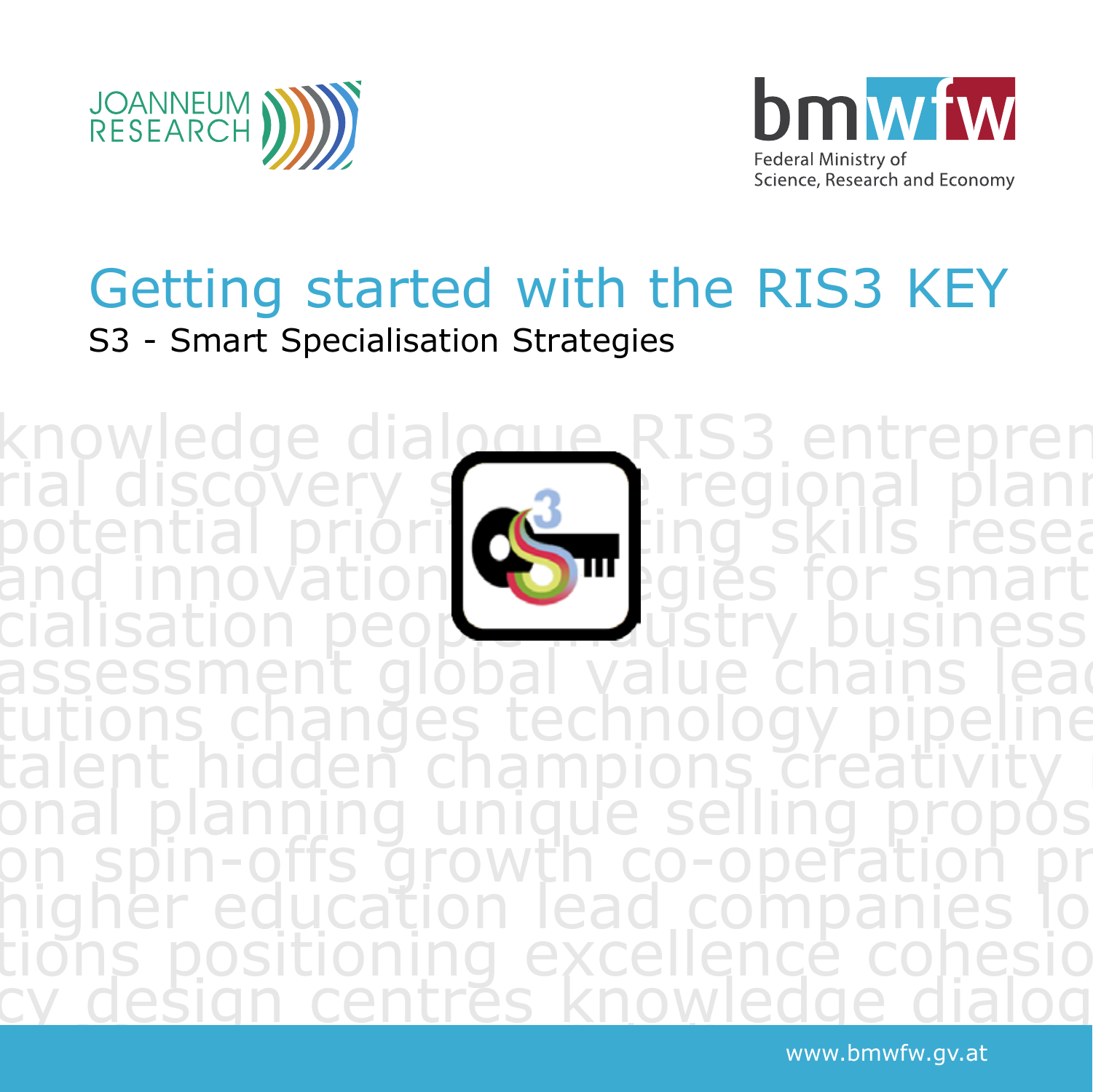

The RIS3 KEY for self-assessment was developed by Joanneum Research Graz, in co-operation with and funded by BMWF, in the context of project "Drafting and Implementing Smart Specialisation Strategies" (2011-12) launched by the OECD Working Group on Innovation and Technology Policy (TIP). The authors wish to thank the European Commission, the OECD and our international expert partners in all three dimensions of the triple helix – government, business and academia – for their precious comments and feedback. The RIS3 KEY is committed to practical use. Please contact the authors for other language versions or should you wish to translate the RIS3 KEY for local use.

1st Edition Vienna and Graz, June 2012 2<sup>nd</sup> Edition Vienna, August 2014

#### Contact:

Armin Mahr, Austrian Federal Ministry of Science, Research and Economy: standort@bmwfw.gv.at Christian Hartmann, Joanneum Research Graz: christian.hartmann@joanneum.at Download: www.era.gv.at/regions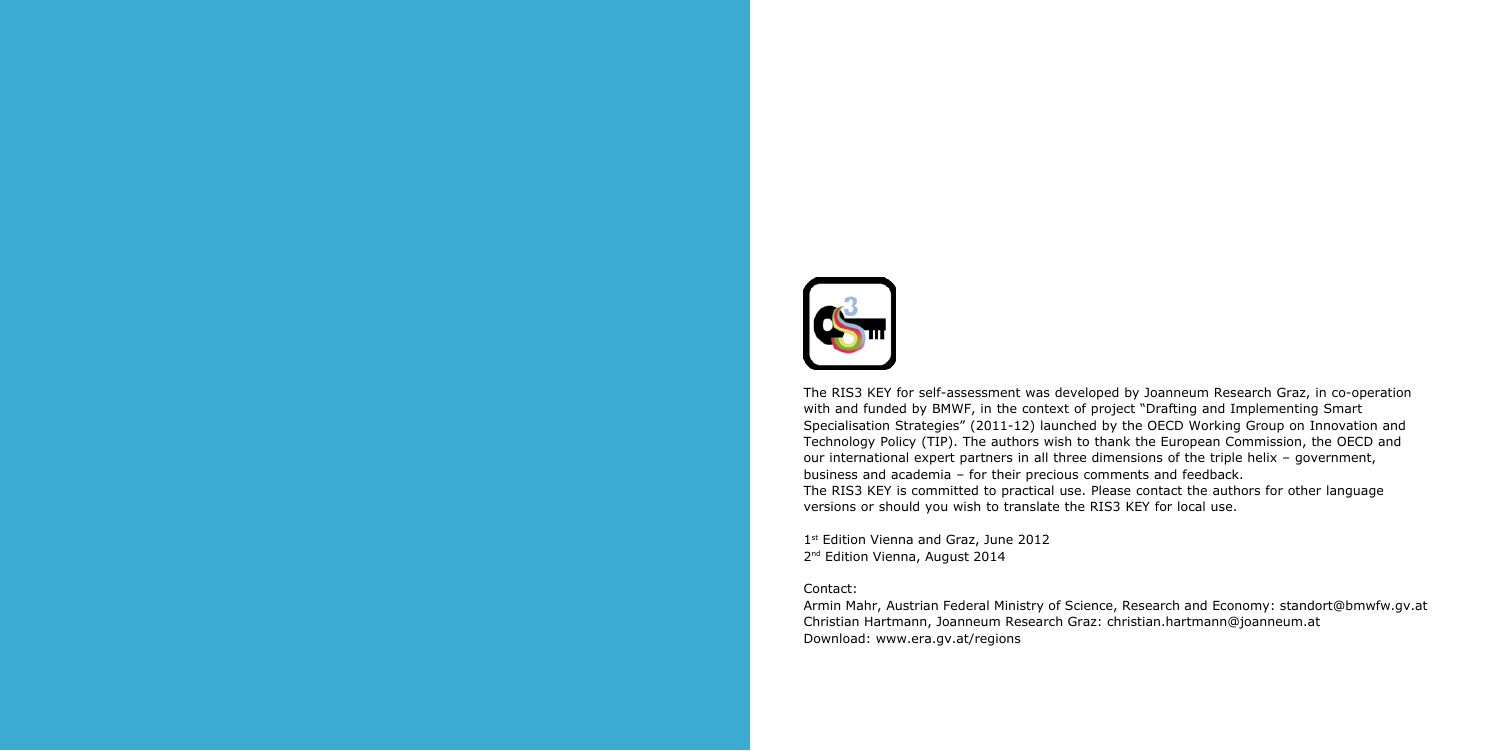### 1.3 How can the RIS3 KEY for Self-Assessment help you to prepare your RIS3 Strategy?

The RIS3 KEY is a well-grounded and easy to use tool to unlock the idea of smart specialisation for regions, and to mobilise the regional stakeholders for the strategy process. It helps regions to approach their RIS3 Strategies by stimulating communication and permitting a quick first assessment of their status and potential that is needed to prepare a SWOT analysis as described in the European Commission's RIS3 GUIDE. It provides four sets of complementary questions that are addressing all relevant dimensions of a region ready and willing to start or improve their RIS3 development process. Accordingly, the following dimensions can be assessed: the enterprise sector, the science / knowledge & creative sector, the government sector and the regional innovation system as a whole – covering interactions between all three sectors.

- identifying existing strengths and potentials for future development efforts,
- spotting remaining gaps and bottlenecks in the regional innovation system,
- mobilising the relevant institutions and actors to be involved in the RIS3 development process, and by
- defining possible starting points for your RIS3 development process.

The RIS3 self-assessment KEY will help your region to prepare further steps on the way to smart specialisation by

# 1. Getting started

### 1.1 What is Smart Specialisation?

The concept of smart specialisation can be defined as "an entrepreneurial process of discovery, identifying where a region can benefit from specialising in a particular area of science and technology". The European Commission suggests that the development of smart specialisation strategies should aim at concentrating resources on the most promising areas of regional comparative advantage, e.g. on clusters, existing sectors and cross-sectoral activities, eco-innovation, high value-added markets or specific research areas. Thus, the concept calls for focusing on resources, singling out competitive advantages and aligning regional stakeholders and resources around a sound vision for the future.

### 1.2 What is a RIS3 Strategy?

A RIS3 Strategy puts the concept of smart specialisation into practice. As the RIS3 GUIDE (http://s3platform.jrc.ec.europa.eu) highlights, designing a research and innovation strategy for smart specialisation – a RIS3 – starts with the adoption of a shared vision for the transformation of the regional economy towards a more competitive and more sustainable one in a long-term perspective. The core of this design process lies in the definition of priorities for knowledge-based economic development, identified on the basis of the region's unique strengths and potentials.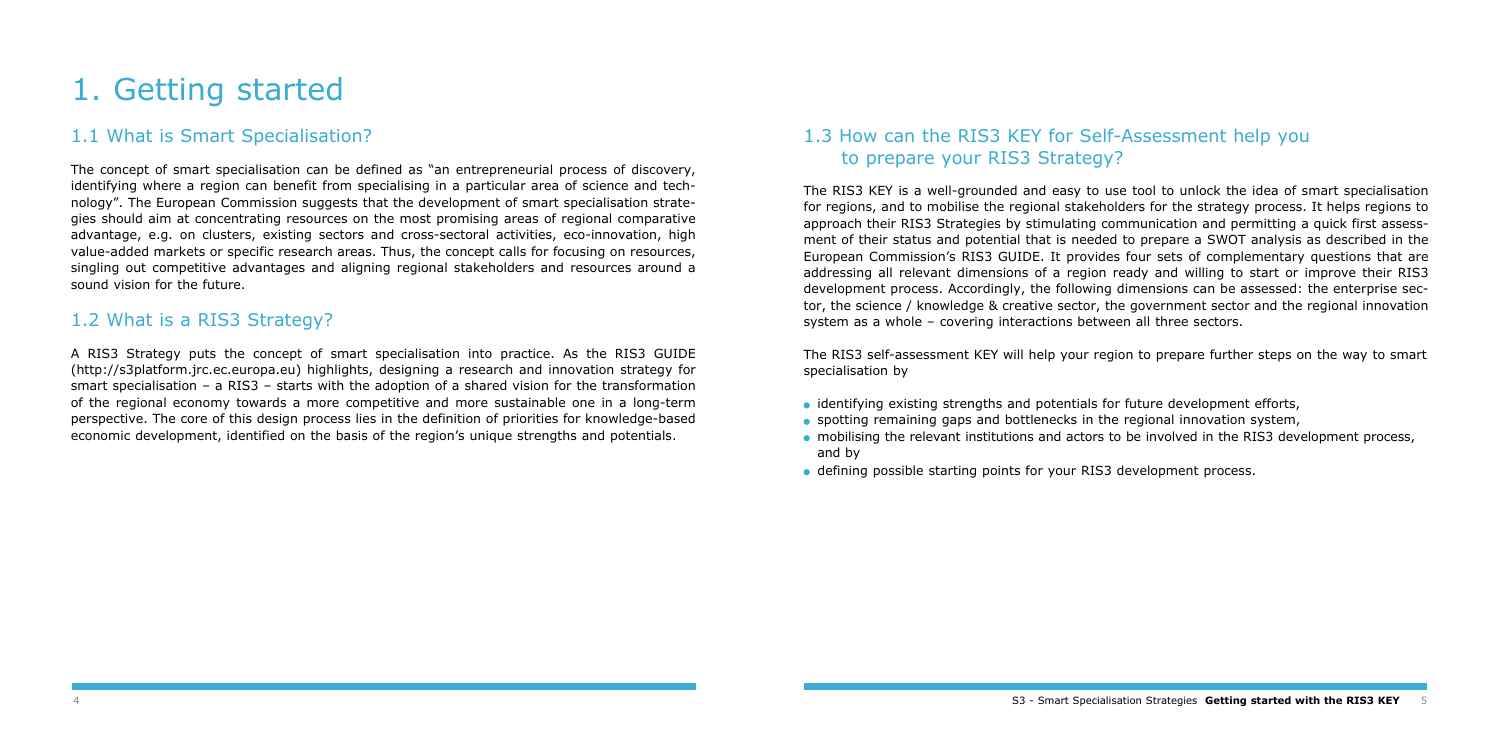1.4 Who should use the RIS3 KEY for Self-Assessment? The RIS3 process is smart when it mobilises the whole triple helix of the regional innovation system. The RIS3 KEY thus invites three lead groups that each focus competences and interests, and also carry particular responsibilities for regional growth. Regional policy makers should initiate an informal assessment process and invite representatives from selected leading enterprises and lead institutions to go through the questions and report their results. Their co-operation is essential to identify a limited set of regional specialisations and develop a shared (and hence smart) vision and priorities:

- Regional leading enterprises and entrepreneurs: The leading industrial players, Hidden Champions and key entrepreneurial innovators have the expertise on the market potential of new ideas, technology and knowledge, and the economic base that already exists in a region. It is their "entrepreneurial discovery" of promising fields, cross-checked by the science sector. Since smart specialisation addresses enterprises as drivers of innovation they are invited to provide their insights and to share their perspective on the future regional innovation system.
- Regional policy makers and implementers: Members of regional governments and intermediary institutions are invited to organise such first self-assessments, to assess the governance sector of their region, to reconcile the expertise and interests of the two other groups and prepare a political RIS3 decision. This should cover all relevant government departments (enterprise, research, education, finance, etc.).
- Regional lead institutions: Representatives of the regional science, knowledge and creative sector, i.e. universities, research and technology organisations or innovation and design centres concentrate expertise on a region's specific knowledge profile. Lead institutions develop a region's skills & creativity potential, use and update research infrastructure, and push the region's science & technology frontier. They are therefore indispensable partners in selecting a limited set of challenges and economic fields where investment could upgrade the whole region's profile in global value chains. To make a RIS3 process smart, the regional lead institution's assessment of the region must complement the entrepreneurial discovery of regional innovation fields.

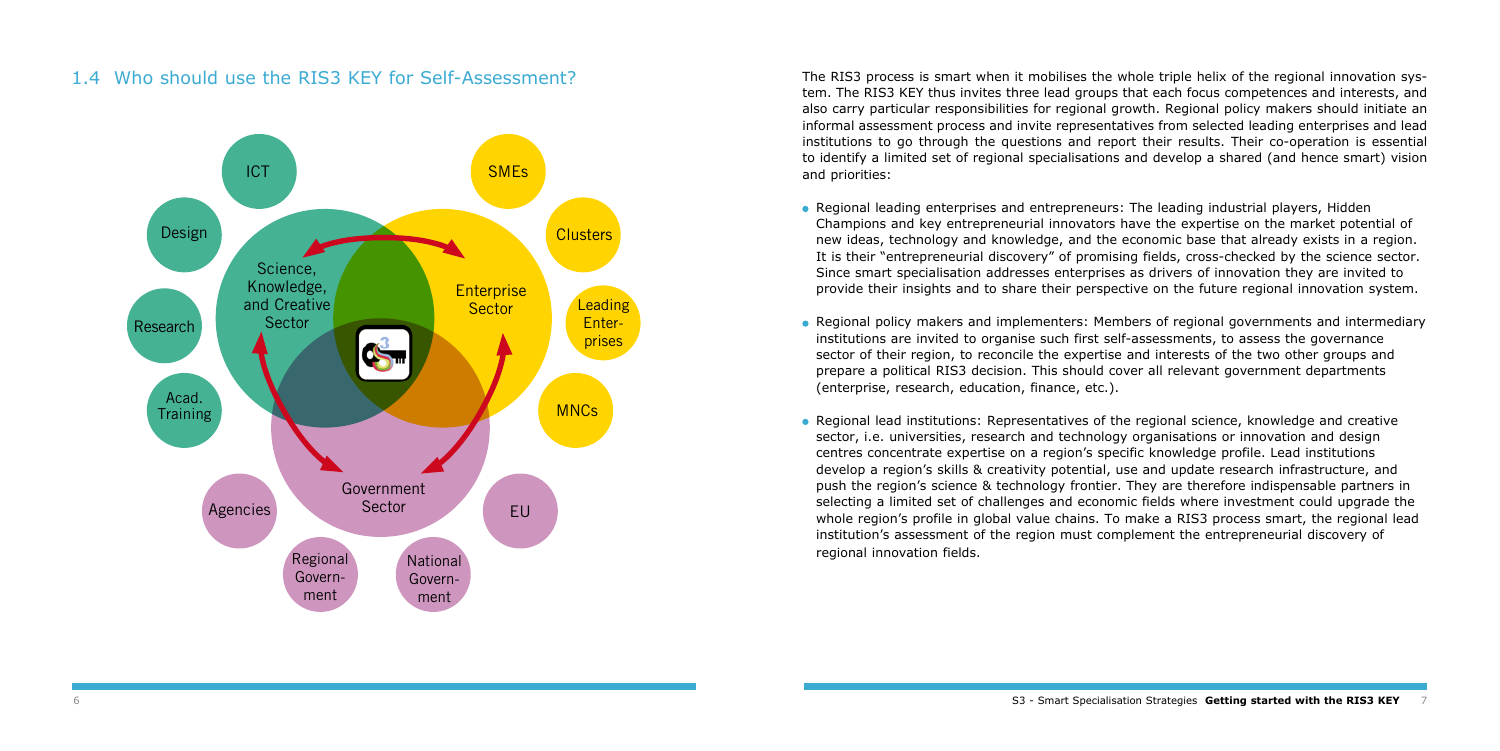#### 2.1 Assessment of the status and potential of the ENTERPRISE SECTOR

- 1. What are your regional economic key sectors and in which sectors are innovation networks / clusters present in your region? How did these strengths evolve over the last 10 to 15 years?
- 2. Which leading enterprises (i.e. large multinational firms and/or hidden champions and/or key entrepreneurial innovators) are situated in your region? Do they belong to the economic key sectors or are they situated in other sectors? How would you describe their structural involvement in regional planning / innovation policy development?
- 3. How competitive are your regional economic key sectors compared to European or international rivals? What are their competitive advantages and how did they evolve over the last 10 to 15 years?
- 4. Considering skills, expertise and knowledge: name up to three fields/challenges in which your region excels / has the potential to put itself on the map as a recognised world-class place of competence?
- 5. Which technologies, products, and global market opportunities do you conceive as very promising for your regional economy in the upcoming decade?
- 6. What upcoming threats and challenges do you see for the regional economic key sectors (and the regional economy as a whole) in the next decade?
- 7. How much internationalised is your regional economy (i.e. how export-oriented are the keys sectors, foreign direct investments) – which sectors are most open in that respect? To which destinations do most exports go?

### 2. 2 Guiding questions for the Self-Assessment

- 8. Which economic sectors in your region are strong in R&D investment and technology development? Where do they get their new scientific and technological knowledge? From regional universities or from international R&D partners?
- 9. Do local universities supply regional enterprises with ample graduates– or do regional employers need to look abroad for qualified personnel?
- 10. How do you assess the climate for entrepreneurship in your region? Is it easy in your region to pursue innovative business ideas? Are people (incl. young people, university graduates, etc.) keen to start up their own business or do they rather prefer jobs in established enterprises or public sector? If not, what are the main barriers?
- 11. Do regional research and innovation priorities and the type of support (grants, loans, guarantees, vouchers, business services, access to laboratories, qualified personnel, and cooperation partners, etc.) offered correspond to your needs? What would be a suitable incentive / condition for you to decide to invest (more) into research, development and demonstration activities (inside your firm, or out-sourced to other firms or to public R&D providers)? What budget do you intend to invest in joint ventures with universities and technology centres of the region?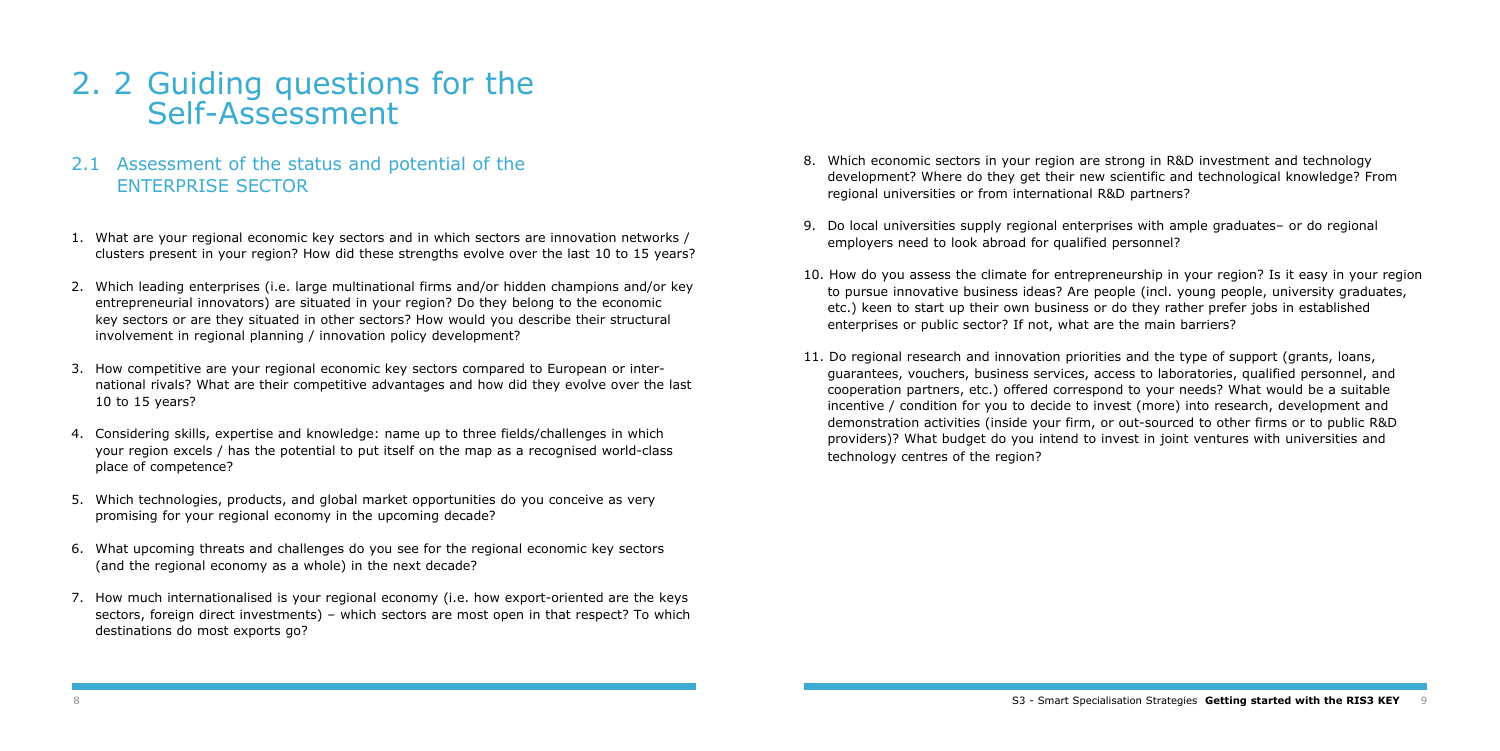### 2.2 Assessment of the status and potential of the SCIENCE / KNOWLEDGE & CREATIVE SECTOR

- 1. Considering both academic and non-academic skills, expertise and knowledge, name up to three fields/challenges in which your region already excels or has the potential to put itself on the map as a recognised world-class place of competence?
- 2. What are the specific scientific strengths and research specialisations in your region (i.e. in which science fields are R&D investments, R&D personnel, publications, and patent applications concentrated)? Please name up to five. How did these strengths evolve in the last decade?
- 3. Are these scientific activities competitive on a European or global level? Where are potential partners, where are the main competitors located?
- 4. Which emerging new scientific competences (other than mentioned above) can be spotted in your region? Which research issues and future technologies do you conceive as most promising for the regional science / knowledge & creative sector in the next decade?
- 5. Which lead institutions in the science / knowledge and creative sector (i.e. universities, research and technology organisations, innovation & design centres) are situated in your region? How would you describe their structural involvement in regional planning / innovati on policy development? How do their strengths correspond with the regional economic specialisation and are they linked with the industrial base?
- 6. How do your strategic R&D priorities correspond to the top priority themes of your region? Are regional investments from both public and private side in place to complement your own resources and attract co-funding and risk-sharing from the national (and, if applicable, EU) level in joint regional priority areas?

- 7. What important research infrastructures and creativity hotspots are established in your region? What is their influence to create smart specialisations for your region? How can you benefit from nearby infrastructures/hotspots in other regions?
- 8. How fit is your regional science/smart/creativity/skills base potential to address conjointly the grand challenges of society (health and ageing, climate change, urbanisation, energy, social inclusion etc)? How do regional lead institutions position themselves in global chains of knowledge and value (are they closely connected with institutions and companies in neighbour regions and internationally)?
- 9. How favourable are working conditions for researchers in your region? How much mobility between the public science and the private sector does exist in your region (i.e. are graduates/engineers/professors moving easily between universities and firms and back)? Do universities train scholars and graduates to become entrepreneurs?
- 10. Does current academic education fit to the needs of the regional economy do regional employers absorb graduates or are graduates forced to look elsewhere?
- 11. How many permanent/temporary international research fellows, professors, and students do work in your region? What is the share of international staff in scientific/creative positions? How many co-operations with other international lead institutions does your region have?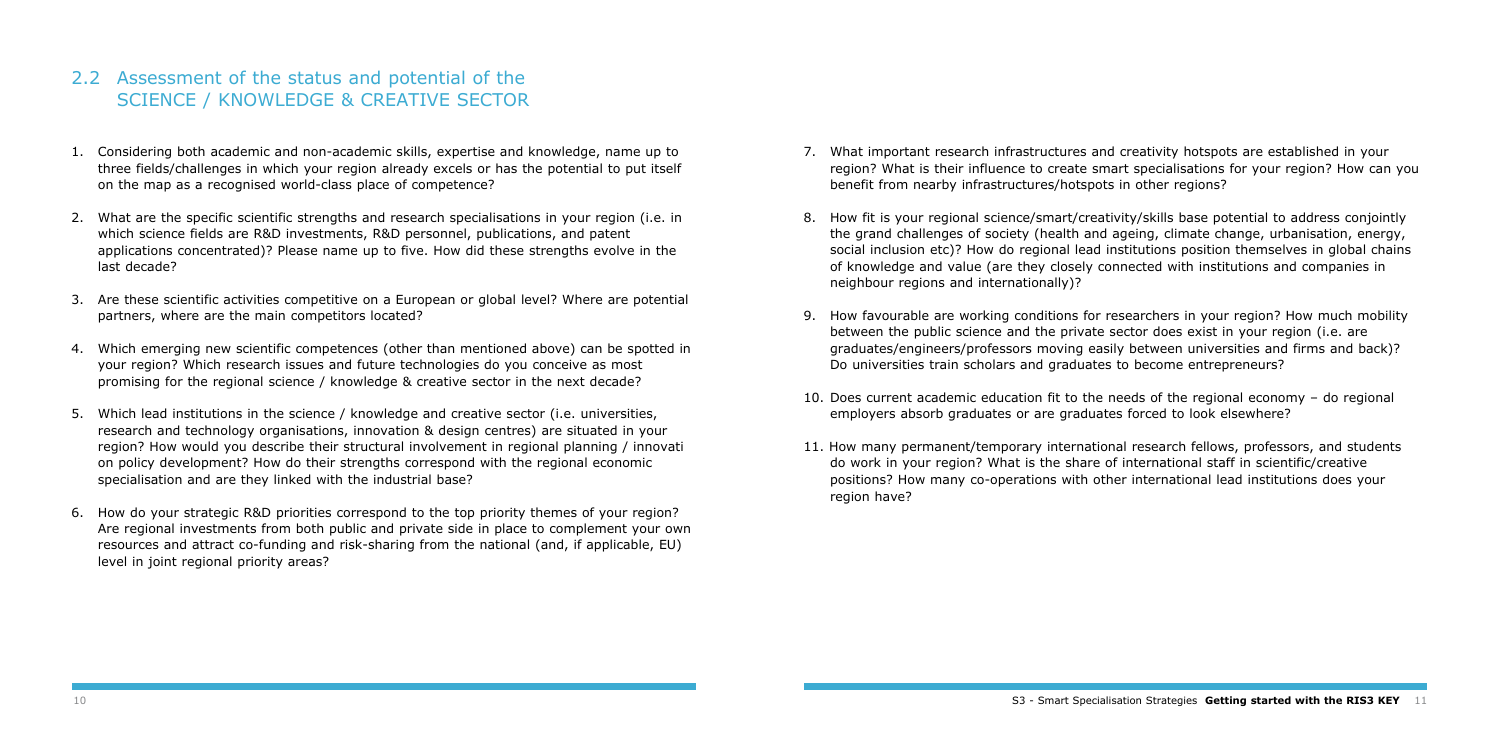### 2.3 Assessment of the GOVERNMENT SECTOR

- 1. What is the strategic approach to regional growth and innovation policy in your region (do you already have a long term vision, written strategic concepts and priorities...)? If yes – which main objectives and priorities have been defined; how was this strategy process organised (e.g. open and participative or rather driven by experts)?
- 2. Do you have an evaluation system for your regional growth and innovation policy i.e. do you monitor regional growth and innovation policy programmes and measures regularly; do you conduct ex-post evaluations of past policy actions in your region? Are the evaluation results systematically used to inform policy decisions? Is there a specific mechanism in place? If yes - what main lessons have been learnt?
- 3. What capacities do you have in your regional government for strategy development and priority setting? Could you set up a RIS3 policy development process with your own competencies and resources or would you have to involve external experts?
- 4. Who is addressing innovation policy in your region (i.e. the EU, your national government, the regional government)? Are your regional innovation policy instruments well adjusted to instruments at other levels or do you see gaps and/or overlapping areas? Does the innovation support in your region cover only capacity building measures for innovation or also facilitate the emergence of demand for innovations?
- 5. Besides science or technology driven innovation, which other forms of innovation / economic transformation are supported by your region?
- 6. Do you have in your region autonomy for planning and budgeting innovation policy programmes and measures? If yes - how stable and predictable are public funds for innovation policy measures in your region?

- 7. What is the budget allocated to research and innovation priorities in the next planning period, and what co-funding / risk-sharing scheme will be in place on the regional level? Which department(s) is/are in charge of innovation policies and budgets?
- 8. Is your region part of a (larger) functional region? If yes do you have established coordination mechanisms and processes with neighbouring regions?
- 9. Does your regional innovation policy concept include a clear reflection/proposal on how to generate synergies between different European, national and regional funding sources, in particular between ERDF and the 7th Research Framework Programme, but also with other key programmes such as ESF, EAFRD and the Competitiveness and Innovation Programme and their respective successors?
- 10. How does the strategy link to relevant European priorities in the field of research and innovation (e.g. ESFRI, take-up of Key Enabling Technologies, Digital Agenda, help addressing societal challenges, etc.)? Does your strategy take into account / seek cooperation with other regions/countries and their innovation support systems and research facilities? To what extent can the innovation support provided by your region (e.g. vouchers) be used outside your territory and outside public RTDI support providers?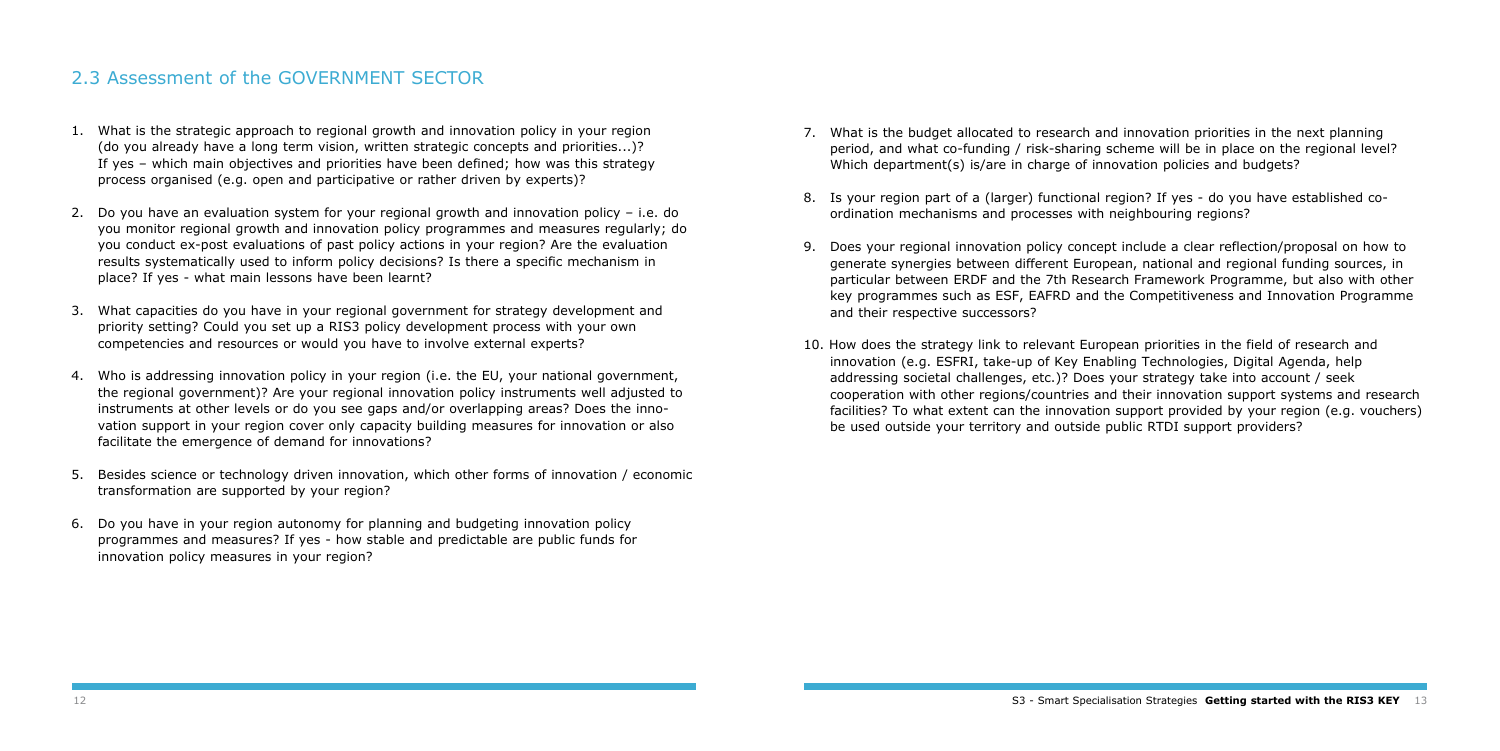#### 2.4 Assessment of the smartness of the regional innovation and growth policy framework

- 1. How well does the science / knowledge & creative sector interact with the regional economy (i.e. do you have industry-science co-operations in you region, privately endowed chairs at universities, joint research infrastructures, and/or pro-active technology transfers, contract research, living labs, student placement schemes, brokerage and technology demonstration events, share of regional business representatives in university management boards)? Which sectors are most active in this respect and where do you have potential for improvement?
- 2. How do the government sector, the science / knowledge & creative sector, and the economic sector interact – i.e. are strategic RTDI policy priorities set jointly? Is there a shared development of regional innovation strategies? Is there a shared regional innovation system governance?
- 3. Is your existing regional innovation policy framework based on inter-departmental/interministerial/inter-agency co-ordination and co-operation covering relevant policies (in particular between research/science policies and, economic development policies, but also with regard to other relevant policies such as for instance education, employment and rural development policies)? Does it assess/take into account the existing level of policy coordination within the region?
- 4. What are the main challenges your region will be facing in the next decade (economically, environmentally, socio-demographically etc.)? What are the main opportunities / emerging sectors? How can the regional enterprise sector and the science / knowledge & creative sector be mobilised to respond jointly to these challenges and opportunities?

- 5. What are the main challenges your region is facing with respect to RTDI performance (i.e. what are the major bottlenecks for a better overall innovation performance)? How can these bottlenecks be overcome by formulating and implementing jointly a RIS3 strategy?
- 6. Do scientific, technological, creative or skills strengths and specialisations fit to your regional economic needs? Where is the best match – where do you see the strongest mismatch?
- 7. Do perceptions of the enterprise sector and the science / knowledge & creative sector with regard to future promising technologies and products correspond?
- 8. How do your regional strengths and specialisations match, complement and build upon the profiles of your neighbouring and partner regions? In which fields could enhanced cross-sectoral co-operation create competitive advantages for an even larger region?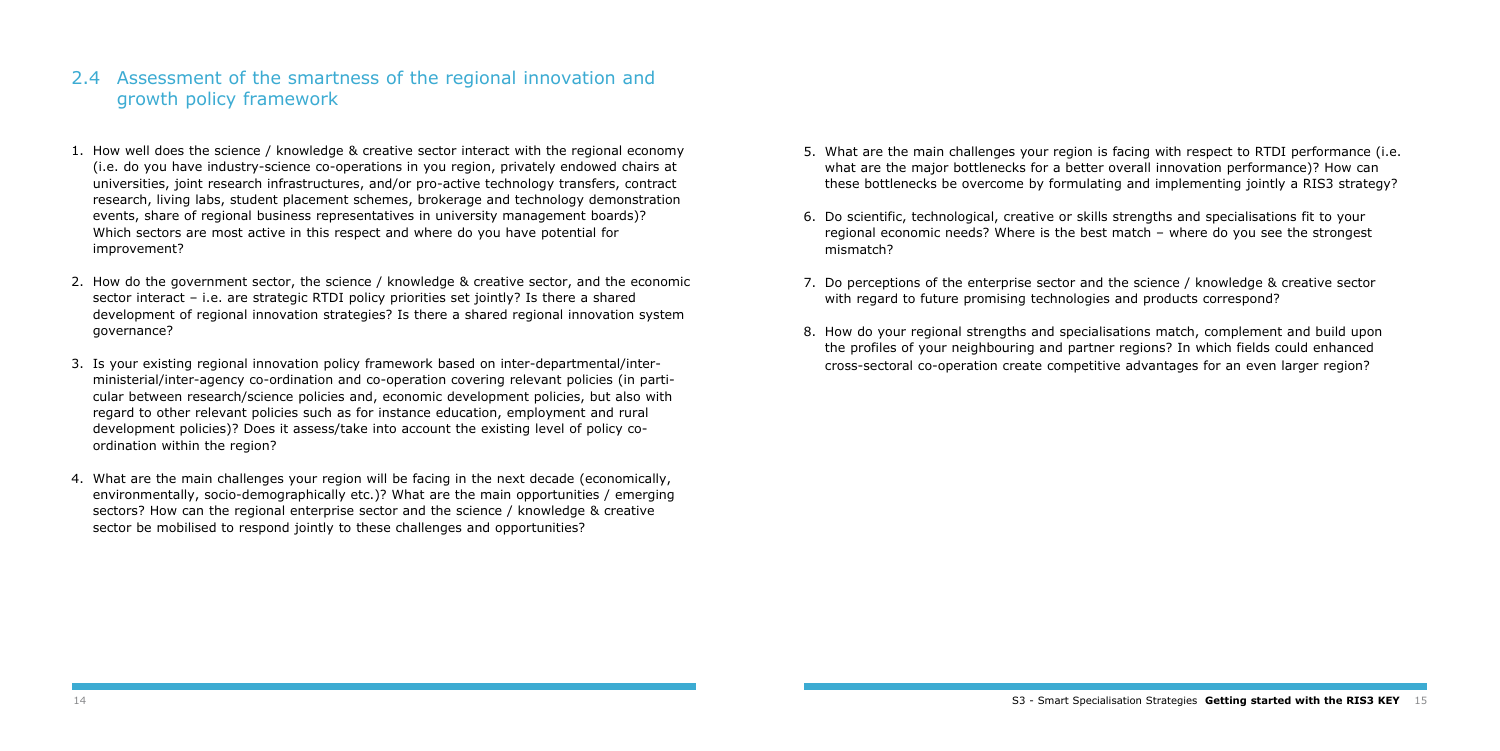## 3. Annex 1: How to initiate a Self-Assessment for Smart Specialisation

### Five steps to start a RIS3 strategy process for your region:





3





Initiate the self-assessment process and identify the relevant stakeholders in the enterprise sector and the science, knowledge & creative sector



Prepare for the self-assessment: contact relevant stakeholders, distribute the guiding questions and organise necessary steps and milestones

Perform an assessment of each sector by stakeholders stemming from the respective sector

Perform an assessment of each sector with a mutual outside view (i.e. stakeholders from the enterprise sector assess the science and the government sector and vice versa)

Prepare a first SWOT analysis as starting point for the RIS3 process. Use identified strengths, weaknesses, opportunities, and threats for the development of a shared vision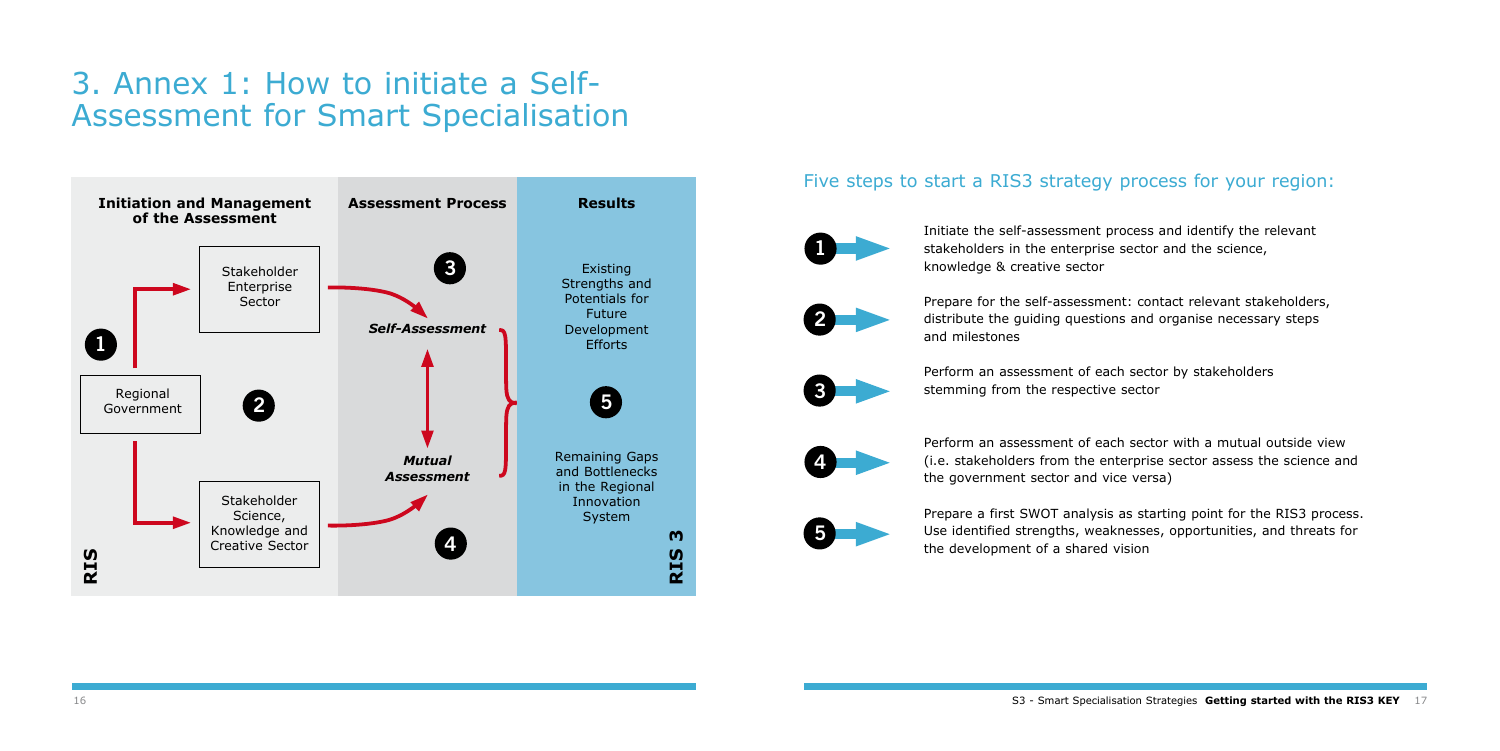|                    | Competitive Advantage An advantage that a firm has over its competitors, allowing it to<br>generate greater sales or margins and/or retain more customers than | R&D                | Research and Development                                                                                                                                                              |
|--------------------|----------------------------------------------------------------------------------------------------------------------------------------------------------------|--------------------|---------------------------------------------------------------------------------------------------------------------------------------------------------------------------------------|
|                    | its competition. There can be many types of competitive advantages<br>including the firm's cost structure, product offerings, distribution                     | <b>RTDI</b>        | Research, Technological De                                                                                                                                                            |
|                    | network and customer support.                                                                                                                                  | SWOT               | A strategic planning method<br>of their Strengths, Weaknes                                                                                                                            |
| COSME              | Programme for the Competitiveness of Enterprises and SMEs 2014-2020                                                                                            |                    |                                                                                                                                                                                       |
|                    |                                                                                                                                                                | Triple Helix Model |                                                                                                                                                                                       |
| <b>EAFRD</b>       | European Agricultural Fund for Rural Development                                                                                                               | of Innovation      | Academia, government, and                                                                                                                                                             |
| <b>ERDF</b>        | European Regional Development Fund                                                                                                                             |                    | engage in triple helix innov<br>learning (colleges and unive<br>this paradigm. However, ed<br>not precluded from contribu<br>innovation processes. Gove<br>three levels of government |
| <b>ESF</b>         | European Social Fund                                                                                                                                           |                    |                                                                                                                                                                                       |
| <b>ESFRI</b>       | European Strategy Forum on Research Infrastructures                                                                                                            |                    |                                                                                                                                                                                       |
| Hidden Champions   | Small but highly successful companies, concealed behind a curtain of                                                                                           |                    | (federal), regional (state), a<br>restrictions on the types of                                                                                                                        |
|                    | inconspicuousness, invisibility and sometimes secrecy                                                                                                          |                    | innovation processes: i.e. p                                                                                                                                                          |
| Horizon 2020       | EU Framework Programme for Research and Innovation                                                                                                             |                    | proprietorships may represe                                                                                                                                                           |
| Lead Institution   | Universities, research and technology organisations, innovation & design<br>centres that are shaping the regional knowledge base and skills help to            |                    |                                                                                                                                                                                       |
|                    | unleash the innovative and creative capacity of a region.                                                                                                      |                    |                                                                                                                                                                                       |
| Leading Enterprise | A regional enterprise that is characterised either by a size well beyond                                                                                       |                    |                                                                                                                                                                                       |
|                    | the regional average and is being successfully active on international                                                                                         |                    |                                                                                                                                                                                       |
|                    | markets or by being highly influential for the region's innovative<br>(creative) potential.                                                                    |                    |                                                                                                                                                                                       |

## 4. Annex 2: Glossary

evelopment and Innovation

od used for evaluating projects on the basis esses, Opportunities and Threats.

of industry constitute the three helices that vation. Educational institutions of higher versities) primarily represent academia in ducational institutions at other levels are uting to, and participating in, triple helix ernment may be represented by any of the and their owned corporations: National and local (municipal). There are no f industry (firm) involvement in triple helix private corporations, partnerships or sole sent industry.